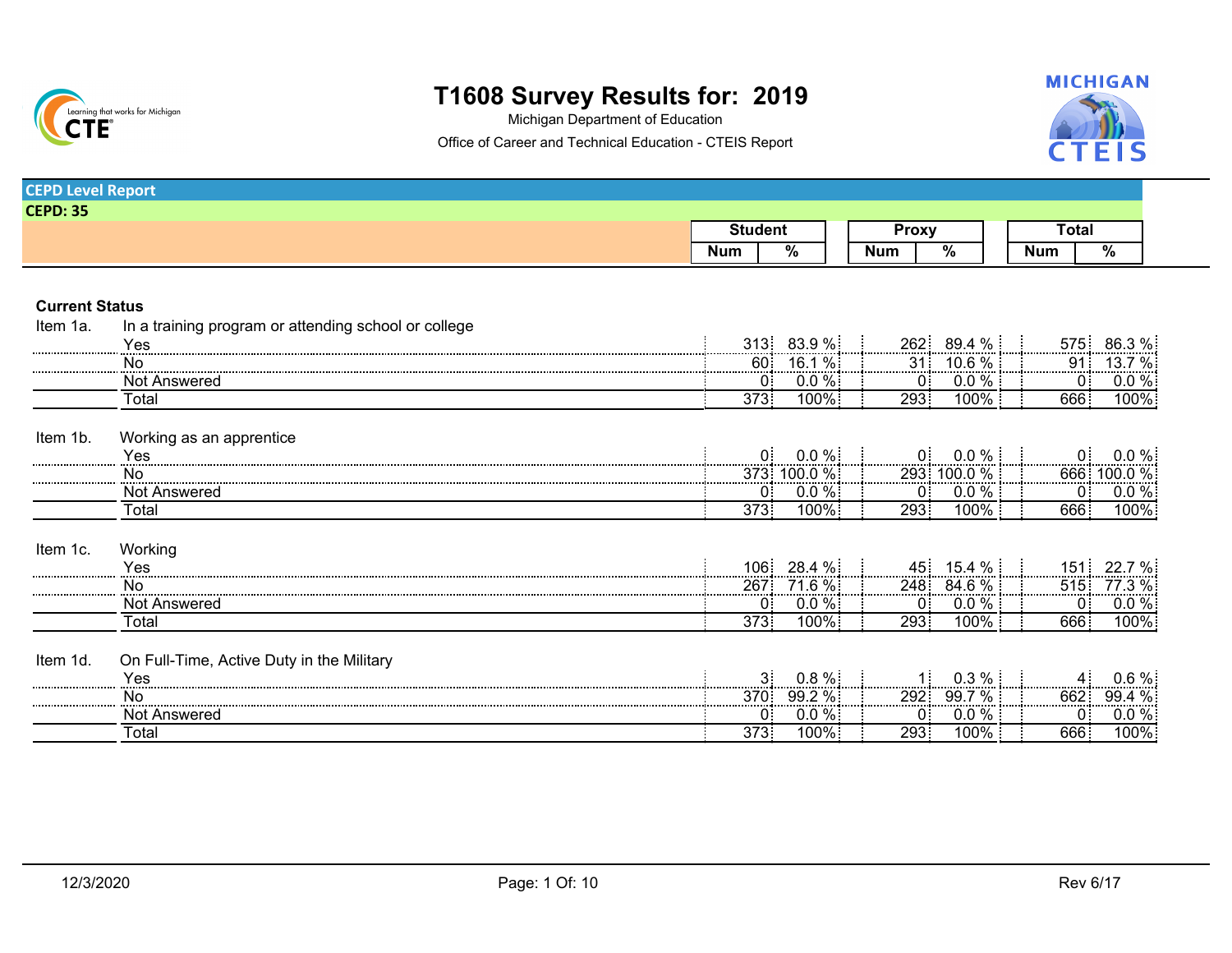

Michigan Department of Education



Office of Career and Technical Education - CTEIS Report

| <b>CEPD Level Report</b> |                |       |  |              |  |
|--------------------------|----------------|-------|--|--------------|--|
| <b>CEPD: 35</b>          |                |       |  |              |  |
|                          | <b>Student</b> | Proxy |  | <b>Total</b> |  |
|                          |                |       |  |              |  |

### **Current Status**

| Item<br>1e. | the Military ו<br>I ime<br>Part I<br>Dutv in ∪ |       |                               |     |             |         |                              |
|-------------|------------------------------------------------|-------|-------------------------------|-----|-------------|---------|------------------------------|
|             | Yes                                            | 0:    | $0.0 \%$                      |     | 0.0 %<br>Ji |         | 0.0 %<br>                    |
|             | .No                                            |       | $0.0\ \%$ :<br>$\sim$<br>vv.v | 293 | $-100$      | 666<br> | $' \cap \cap \cap \cap$<br>. |
|             | Not<br>Answered                                |       | $\sim$<br>v.v                 |     | v.v         |         | $\cap$ 0/                    |
|             | ™otal                                          | ں ، ں | : 100%                        | 293 | 100%        | 666.    | 100%                         |
|             |                                                |       |                               |     |             |         |                              |

| Item 1' | Other                                        |      |             |     |             |      |           |
|---------|----------------------------------------------|------|-------------|-----|-------------|------|-----------|
|         | On Seasonal Lavoff                           |      | ገ % :       |     | ㄱ%.         |      | %<br>0.0  |
|         | d Leave/Hospitalized/Jail/Deceased<br>Jnpaid |      | $0\%$ .<br> |     | %           |      | %:<br>υ.υ |
|         | Not Applicable                               | 373. | $100.0\%$   | 293 | $100.0\%$ . | 666: | $100.0\%$ |
|         | Total                                        | 373: | 100%.       | 293 | 100%        | 666: | 100%      |

Item 2. Did you receive State or industry recognized licensure or certification after completing this CTE program of study?

| ∨ឹ<br>- 63            |                 | $\cap$ 0/<br>70<br>J.L    |     |                    |         |                                                          |
|-----------------------|-----------------|---------------------------|-----|--------------------|---------|----------------------------------------------------------|
| <br>No                | วคว<br>ັບ       | %<br>۵R                   | 293 |                    | <br>660 | . .<br>,,,,,,,,,,,,,,,,,,,,,,,,,,,,,,,,,,,<br>99.<br>70. |
| <br>Not<br>* Answerea |                 | $\sim$ $\sim$<br>70∶<br>. |     | . L                |         | %.<br>∪.∪                                                |
| ™otai                 | $\sim$<br>ں ، ں | 1000<br>UU%               | 293 | $\sqrt{2}$<br>∣ ∪∪ | 666.    | 100%                                                     |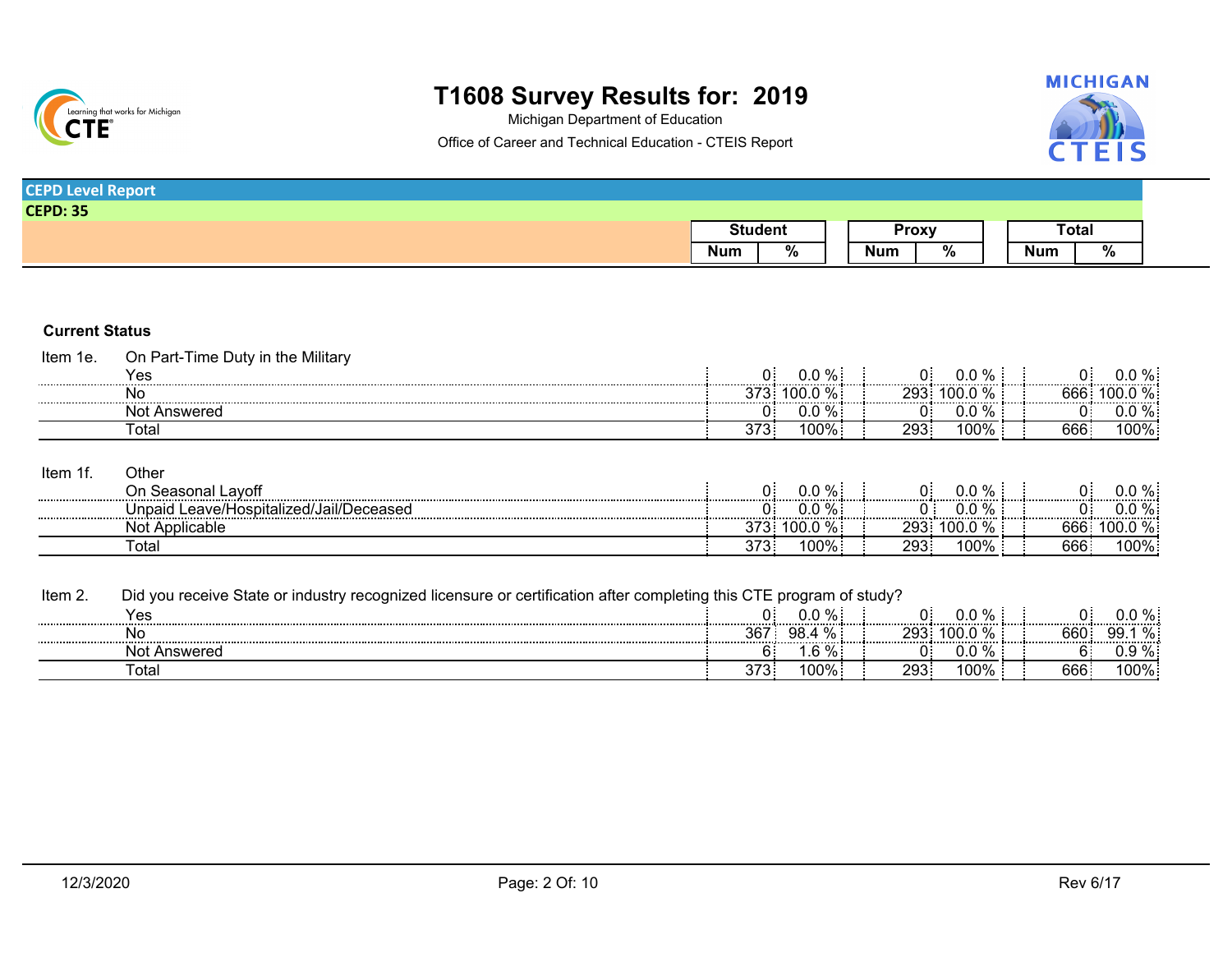

Michigan Department of Education



Office of Career and Technical Education - CTEIS Report

| <b>CEPD Level Report</b> |                |  |              |  |       |
|--------------------------|----------------|--|--------------|--|-------|
| <b>CEPD: 35</b>          |                |  |              |  |       |
|                          |                |  | <b>Proxy</b> |  | Total |
|                          | <b>Student</b> |  |              |  |       |

### **School/Training**

In your major area of study or training, how much do you use the skills you learned in this program? Item 3.

| A Lot                   |      | $0.0 \%$        |     |             | .   | በ በ % ፡ |
|-------------------------|------|-----------------|-----|-------------|-----|---------|
| Some                    |      | $\frac{9}{6}$ : |     |             | .   | ነ በ % ፧ |
| Hardly Ever             |      | %∶              |     |             |     |         |
| Not At All              |      | 0.0             |     |             |     | : % ۱   |
| Not Answered            | 313: | $83.9\%$        |     | $\%$<br>0.0 |     |         |
| <b>Total Applicable</b> |      | $313: 83.9\%$   | n:  | 0.0<br>∣% ∶ |     | ' በ % ፡ |
| Applicable              | 60:  | %:<br>16.1      | 293 | $100.0\%$   |     |         |
| Γotal                   | 373  | 100%            | 293 | $100\%$ .   | 666 | $00\%$  |

Item 3a. Right now you don't use your training, but how much do you anticipate using it in the future?

|                  |      | $\%$ :               |     |               |      | በ % ፡ |
|------------------|------|----------------------|-----|---------------|------|-------|
| Some             |      | $\frac{9}{6}$ :      |     |               |      |       |
| Hardly Ever      |      | 0.0<br>$\%$ :<br>.   |     |               |      |       |
| At Al            |      | n n<br>$\%$ :<br>◡.◡ |     |               | <br> |       |
| Not Answered     | 313: | $83.9\%$             |     |               |      |       |
| Total Applicable | .    | $\%:$                |     |               |      |       |
| Applicable       | 60   | %:                   | 293 | $0.0\%$ .<br> |      |       |
| ⊺ota             | 373. | 100%                 | 293 | 100%          | 666  | :100% |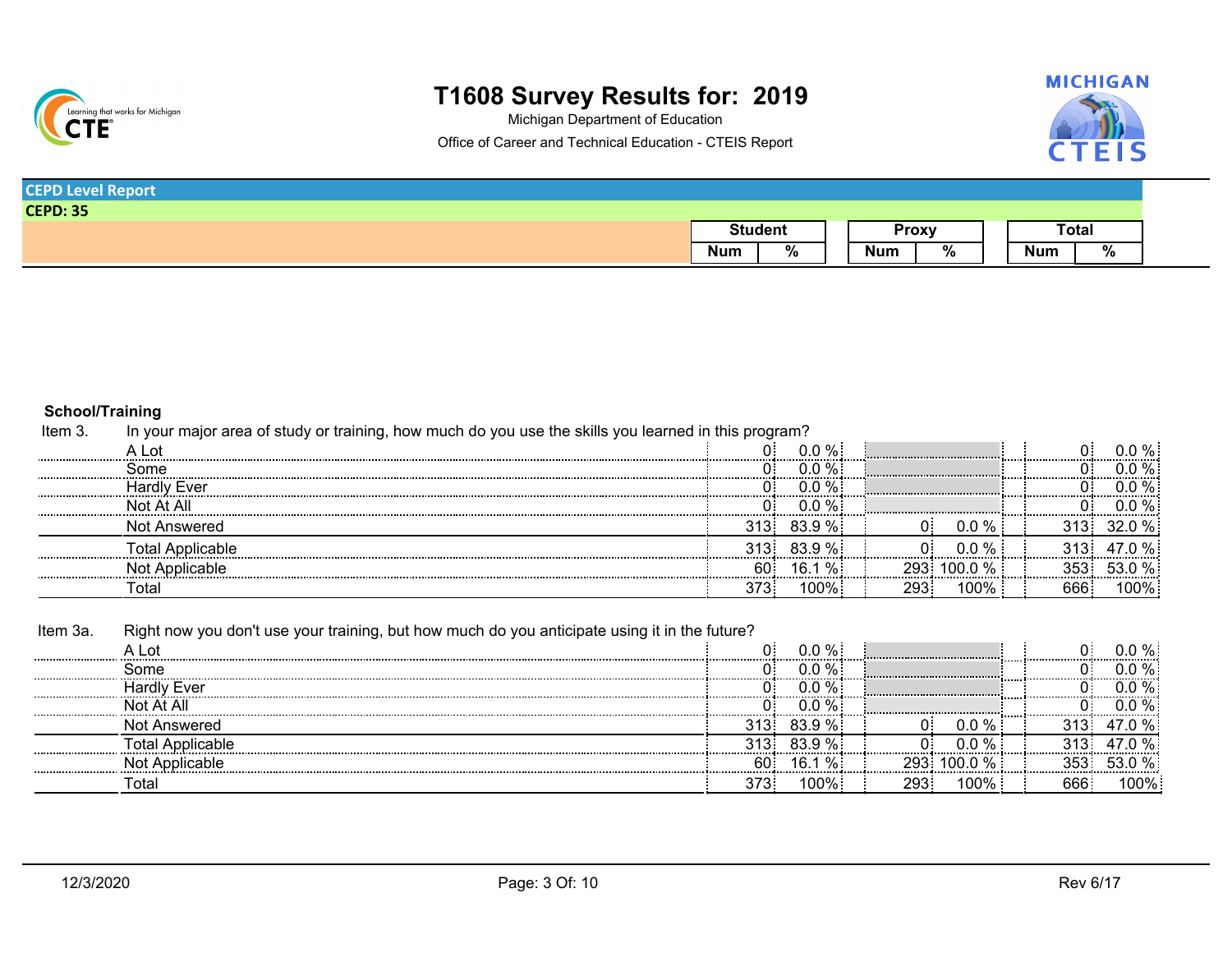

Michigan Department of Education



Office of Career and Technical Education - CTEIS Report

| <b>Level Report</b><br><b>CEPD</b> |            |                 |            |              |     |       |
|------------------------------------|------------|-----------------|------------|--------------|-----|-------|
| <b>CEPD: 35</b>                    |            |                 |            |              |     |       |
|                                    |            | <b>Student</b>  |            | <b>Proxy</b> |     | Total |
|                                    | <b>Num</b> | $\overline{\%}$ | <b>Num</b> | %            | Num | %     |

### **School/Training**

| ltem 4. | Where are you going to school?            |          |                     |       |                       |      |         |
|---------|-------------------------------------------|----------|---------------------|-------|-----------------------|------|---------|
|         | Business or Trade School or Career Center |          | $\frac{0}{0}$<br>11 |       | $1.0 \%$ :            |      | %:      |
|         | <b>Community College</b>                  | I26 I    | $33.8\%$            | 127 : | 433%                  |      | 38 0 %  |
|         | College or Universitv                     | 183.     | %፡<br>49.1          | 132.  | $\frac{1}{2}$<br>45.1 |      | $3\%$ : |
|         | Military                                  | ٦ŧ       | $0.0\%$             |       | $0.0 \%$              |      | 0.0 % ! |
|         | Other                                     | $\cap$ : | $0.0 \%$            | ∩∶    |                       |      | 0.0 % ፡ |
|         | Not Answered                              | $\cap$ : | $0.0 \%$            | nι    | $0.0\%$               |      | $0.0\%$ |
|         | <b>Fotal Applicable</b>                   | 313:     | 839%                | 262.  | 89.4%                 |      |         |
|         | Not Applicable                            | 60.      | %:<br>16.1          |       | 10.6 % i              |      |         |
|         | Total                                     | 373.     | 100%!               | 293.  | 100%                  | 666. | 100%    |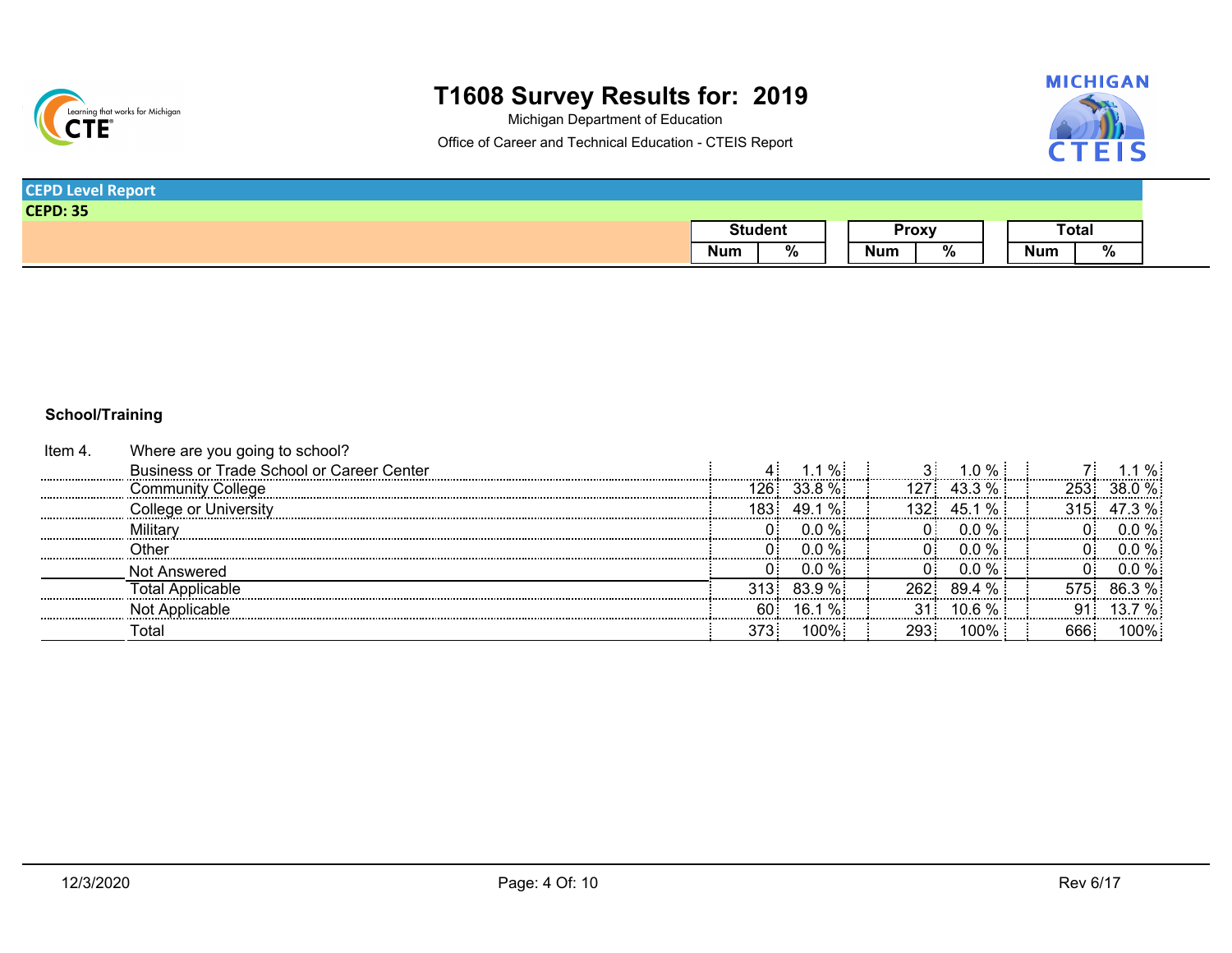

Michigan Department of Education



Office of Career and Technical Education - CTEIS Report

| <b>CEPD: 35</b> |                                  |     |                |           |            |                  |               |         |            |       |          |
|-----------------|----------------------------------|-----|----------------|-----------|------------|------------------|---------------|---------|------------|-------|----------|
|                 |                                  |     | <b>Student</b> |           |            | Proxy            |               |         |            | Total |          |
|                 |                                  | Num |                | ℅         | <b>Num</b> |                  | %             |         | <b>Num</b> |       | %        |
| Item 5.         | What type of program are you in? |     |                |           |            |                  |               |         |            |       |          |
|                 | Apprenticeship                   |     |                | $0.0 \%$  |            | 0.               | $0.0 \%$ :    |         |            | 0.    | $0.0 \%$ |
|                 | On the Job Training              |     | 0:             | $0.0 \%$  |            | $\Omega$         | $0.0\%$       |         |            | 0.    |          |
|                 | Certificate                      |     | 3:             | $0.8 \%$  |            |                  | $1.0 \%$      |         |            | 6.    | በ 9 %    |
|                 | Associate Degree                 |     | 128.           | $34.3\%$  |            |                  | $127: 43.3\%$ |         |            | 255:  | 38.3 %   |
|                 | <b>Bachelor's Degree</b>         |     | 182:           | $48.8\%$  |            | 132 <sub>1</sub> | 45.1 % !      |         |            | 314:  |          |
|                 | Other                            |     | 0:             | $0.0 \%$  |            | 0 <sup>1</sup>   | $0.0 \%$ :    |         |            | ∩∶    |          |
|                 | <b>Not Answered</b>              |     | $0$ :          | $0.0 \%$  |            | 0:               | $0.0\%$       |         |            | 0:    | 0.0%     |
|                 | <b>Total Applicable</b>          |     | 313:           | $83.9\%$  |            | 262.             | 89.4%         |         |            | 575:  | 86.3%    |
|                 | Not Applicable                   |     | 60:            | $16.1 \%$ |            | 31 <sup>1</sup>  | $10.6\%$      |         |            | 91.   | 13.7     |
|                 | Total                            |     | 373.           | $100\%$   |            | 293.             |               | $100\%$ |            | 666   | 100%     |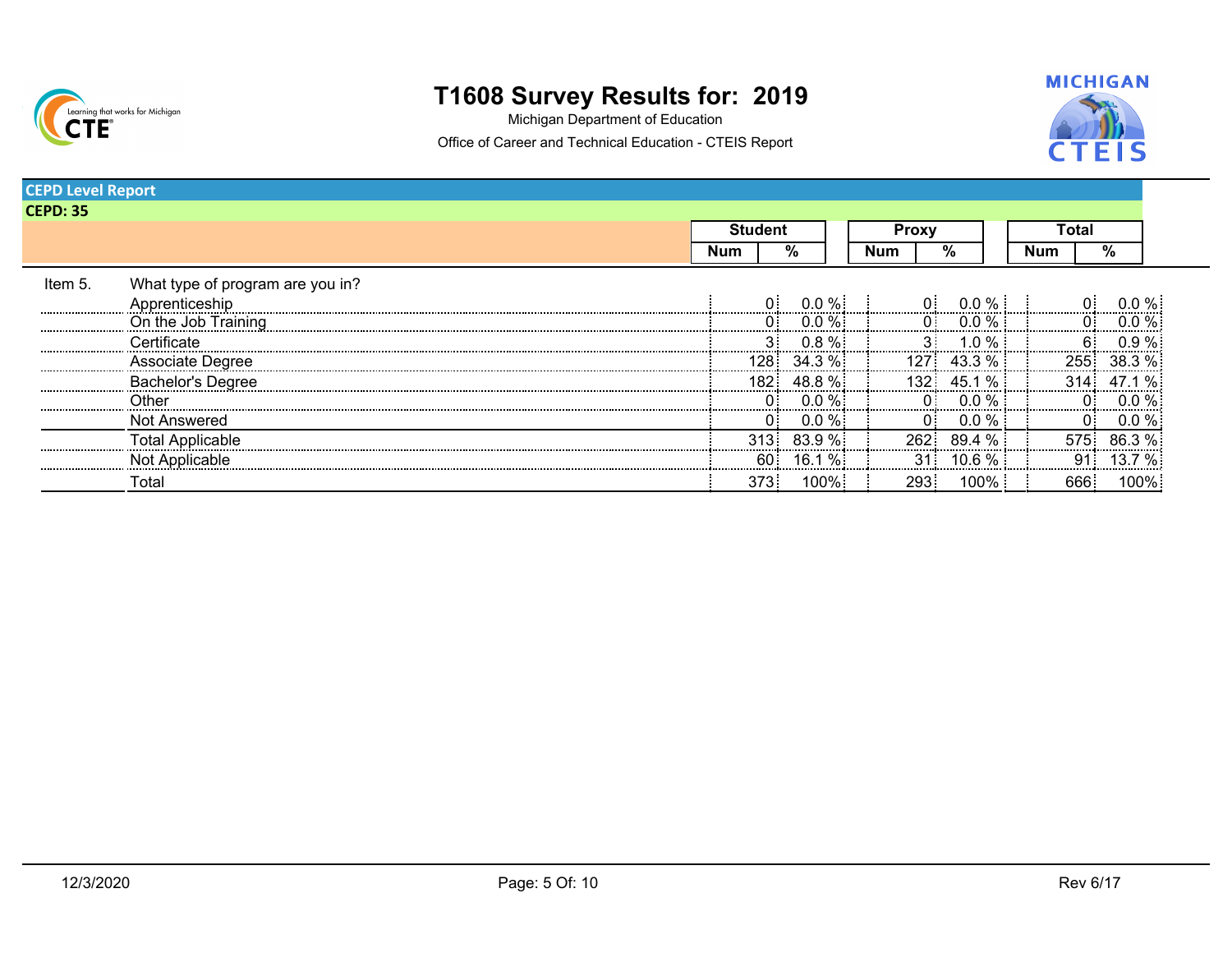

Michigan Department of Education



Office of Career and Technical Education - CTEIS Report

| <b>CEPD: 35</b><br>Total<br><b>Student</b><br><b>Proxy</b><br>$\sqrt{\frac{9}{6}}$<br>%<br><b>Num</b><br>%<br>Num<br>Num | <b>CEPD Level Report</b> |  |  |  |  |
|--------------------------------------------------------------------------------------------------------------------------|--------------------------|--|--|--|--|
|                                                                                                                          |                          |  |  |  |  |
|                                                                                                                          |                          |  |  |  |  |
|                                                                                                                          |                          |  |  |  |  |

### **Employment**

On your job, how much would you say you're using the skills you were taught? Item 6.

| A Lot                   |        | 0.3 %<br>.            |      |            |      | ₩. |
|-------------------------|--------|-----------------------|------|------------|------|----|
| Some                    |        | %:                    |      |            |      |    |
| <b>Hardly Ever</b>      |        | 0.0 % :               |      |            | .    |    |
| Not At All              |        | 0.0 % !<br>. <b>.</b> |      |            |      |    |
| Not Answered            | 105.   | $28.2\%$              |      |            | 105  |    |
| <b>Total Applicable</b> | 06<br> | 28 4<br>$\%$ :        |      |            |      |    |
| : Applicable<br>Not     |        | $.6\%$                | 293. | 100.0 $\%$ |      |    |
| otal                    |        | 100%                  | 293: | $00\%$     | 666: |    |

#### Item 7. How strongly do you agree with the following statement: I am satisfied with my present job?

| <b>Strongly Agree</b>    |     | 0.3 % !<br>.        |      |                   |           |      |
|--------------------------|-----|---------------------|------|-------------------|-----------|------|
| Agree                    |     | $^{\circ}$ % .<br>. |      |                   |           |      |
| Disagree                 |     | $\Omega$<br>        |      |                   |           |      |
| <b>Strongly Disagree</b> |     | $\%$ :              |      |                   |           |      |
| Not Answered             | 105 | $28.2 \%$           |      | $\gamma$<br>0.G   | <b>U5</b> |      |
| <b>Total Applicable</b>  | Ut  | $28.4 \%$           |      | ባ.0 % ·           | 106.      | 59%  |
| Not Applicable           | 267 | $.6\%$              |      | $^{\circ}$ 00.0 % |           |      |
| ⊺otal                    |     | 100%:               | 293: | $100\%$ .         | ooo:      | 100% |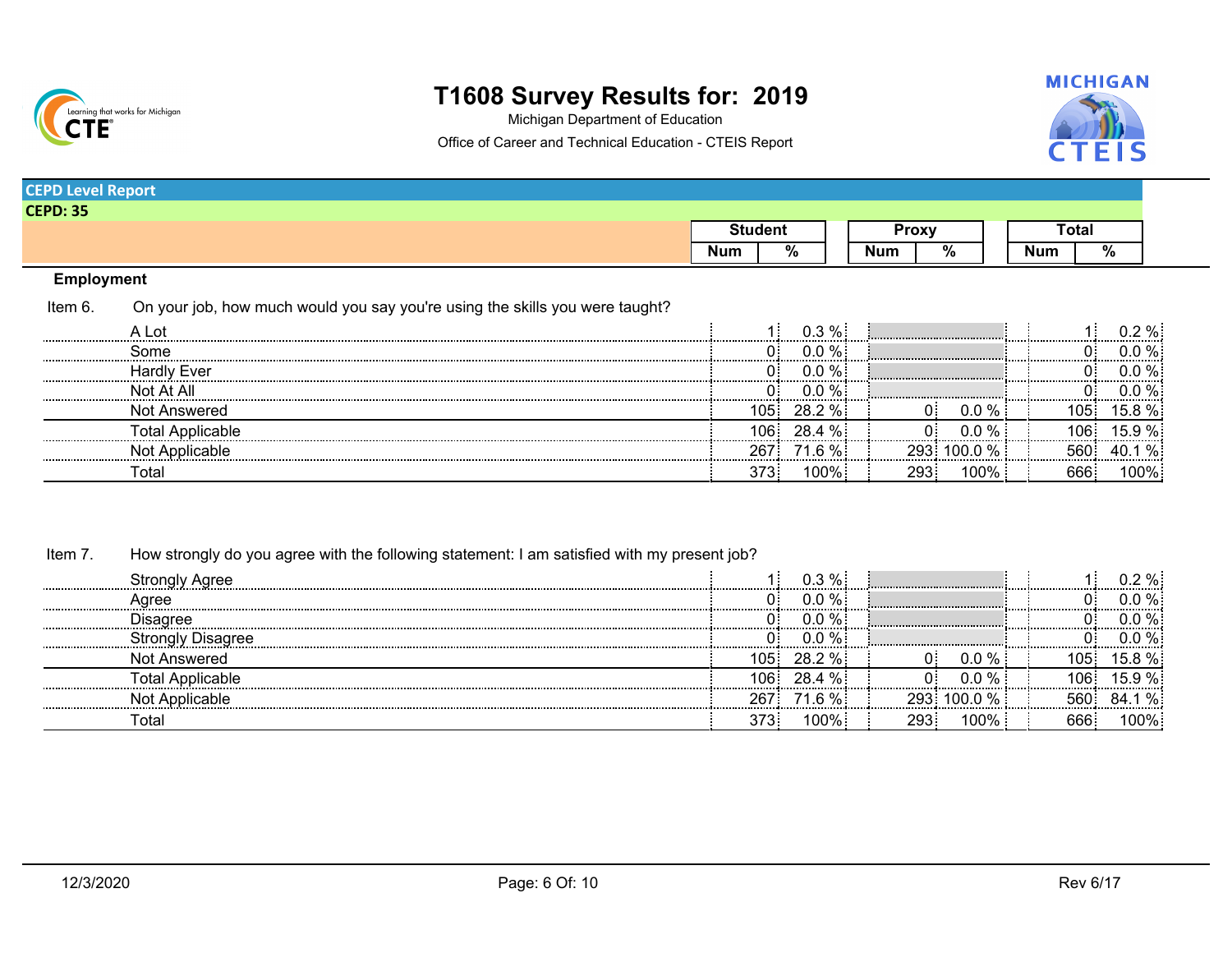

Michigan Department of Education



Office of Career and Technical Education - CTEIS Report

| <b>CEPD Level Report</b> |                |              |  |       |  |
|--------------------------|----------------|--------------|--|-------|--|
| <b>CEPD: 35</b>          |                |              |  |       |  |
|                          | <b>Student</b> | <b>Proxy</b> |  | Total |  |
|                          |                |              |  |       |  |

### **Employment**

| $0.0 \%$<br>$51 +$ hours<br>∩÷        | 0 :          | $0.0 \%$    |      | 0.0 % ፡ |
|---------------------------------------|--------------|-------------|------|---------|
| $41 - 50$ hours<br>.                  | $0.0 \%$     | በ በ % ፧     |      | 0.0 % ፡ |
| 35 - 40 hours                         | $0.8 \%$     | በ 3 % ፡     |      | 0.6 %፡  |
| 20 - 34 hours                         | $0.0\%$      |             |      | በ በ % ፡ |
| $-19$ hours<br>∩÷                     | $0.0 \%$     |             |      | በ በ %፥  |
| $27.6\%$<br>103.<br>Not Answered      | 44:          | $15.0 \%$ : |      | $221\%$ |
| $28.4 \%$<br>06 :<br>Total Applicable |              | 15.4 % i    |      |         |
| 71.6 % i<br>: Applicable              | 248:         | $84.6\%$    |      |         |
| 373.<br>Total                         | 100%<br>293. | $100\%$ :   | 666. | 100%    |

| Item 8a. | If hours worked is not specific, is it 35 hours a week or more? |      |          |      |           |     |          |
|----------|-----------------------------------------------------------------|------|----------|------|-----------|-----|----------|
|          | Yes                                                             | 18:  | $4.8\%$  | 18:  | $6.1 \%$  | 36. | $5.4 \%$ |
|          | No                                                              | 82:  | $22.0\%$ |      | $5\%$ :   |     |          |
|          | Not Answered                                                    |      | $0.8 \%$ |      |           |     | $\%$ :   |
|          | Total Applicable                                                | 103: | $27.6\%$ |      | 15.0 % i  |     |          |
|          | Not Applicable                                                  | ?70: | 72.4 %   | 249  | 85.0%     |     |          |
|          | ™ota.                                                           |      | 100%     | 293. | $100\%$ . | 666 | $100\%$  |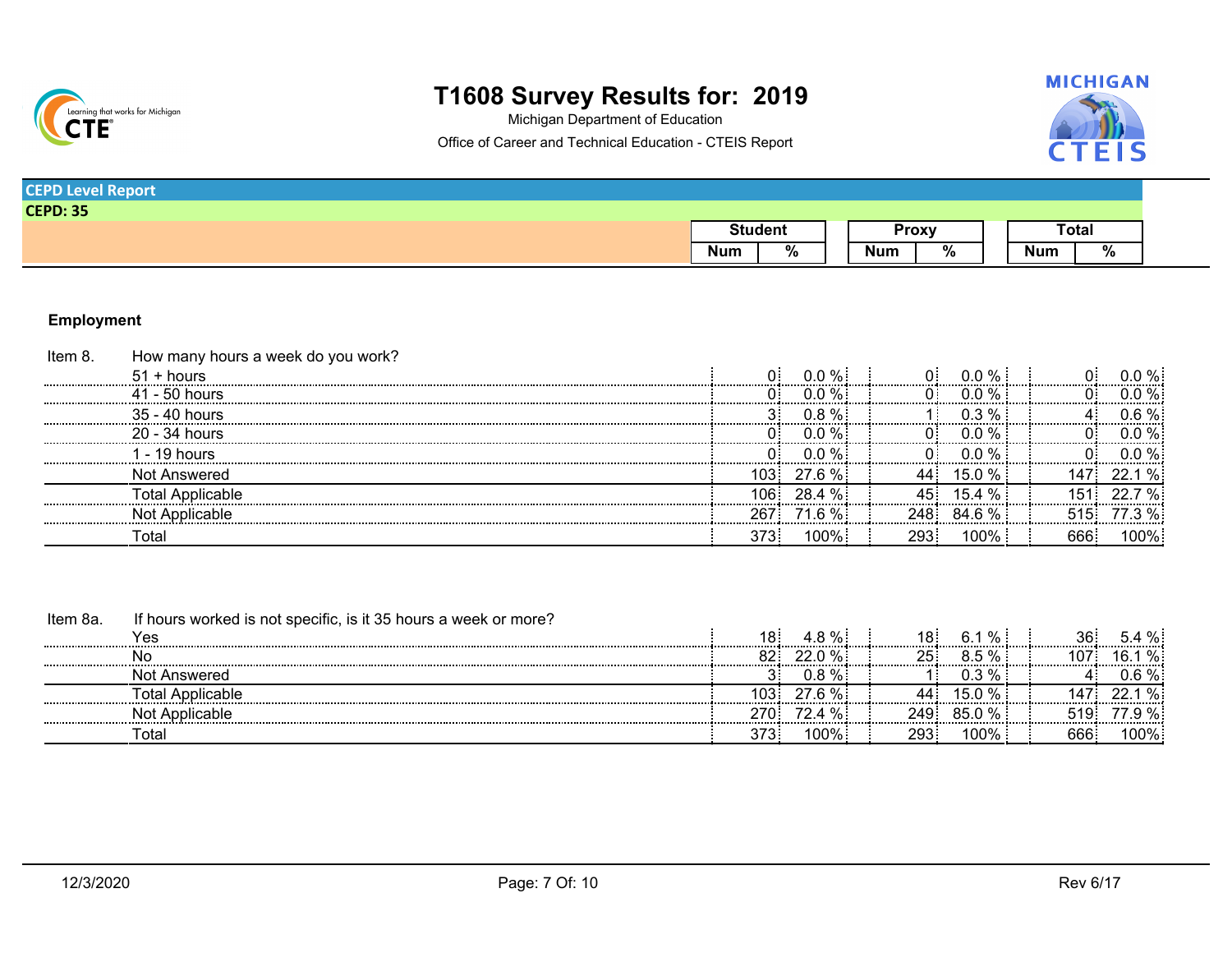

Michigan Department of Education



Office of Career and Technical Education - CTEIS Report

| <b>CEPD Level Report</b> |                |  |  |  |  |              |  |       |
|--------------------------|----------------|--|--|--|--|--------------|--|-------|
| <b>CEPD: 35</b>          |                |  |  |  |  |              |  |       |
|                          | <b>Student</b> |  |  |  |  | <b>Proxy</b> |  | Total |
|                          |                |  |  |  |  |              |  |       |

### **Employment**

| Item 9.  | Including tips and commissions, how much do you make an hour? |         |          |                   |           |      |          |
|----------|---------------------------------------------------------------|---------|----------|-------------------|-----------|------|----------|
|          | \$0.01 - \$5.14 per hour                                      |         | $0.0 \%$ | $\Omega$ :        | $0.0 \%$  |      | $0.0\%$  |
|          | \$5.15 - \$5.99 per hour                                      |         | $0.0 \%$ | $\overline{0}$    | $0.0\%$   |      | $0.0 \%$ |
|          | \$6.00 - \$6.99 per hour                                      |         | $0.0 \%$ | 0 :               | $0.0\%$   | 0.   | $0.0\%$  |
|          | \$7.00 - \$7.99 per hour                                      |         | $0.0 \%$ | 0:                | $0.0\%$   |      | $0.0 \%$ |
|          | \$8.00 - \$8.99 per hour                                      | 0:      | $0.0\%$  | 0:                | $0.0 \%$  | 0.   | $0.0 \%$ |
|          | \$9.00 - \$9.99 per hour                                      |         | $0.0\%$  | 0:                | $0.0\%$   | 0:   | $0.0 \%$ |
|          | \$10.00 - \$10.99 per hour                                    | 0:      | $0.0\%$  | 0 <sup>1</sup>    | $0.0\%$   | 0.   | $0.0 \%$ |
|          | \$11.00 - \$12.49 per hour                                    |         | $0.0\%$  | 0 <sup>1</sup>    | $0.0 \%$  |      | $0.0 \%$ |
|          | \$12.50 - \$14.99 per hour                                    | 0.      | $0.0 \%$ | 0:                | $0.0 \%$  | 0.   | $0.0 \%$ |
|          | \$15.00 - \$19.99 per hour                                    |         | $0.0\%$  | $\overline{0}$    | $0.0\%$   | 0    | $0.0 \%$ |
|          | \$20.00 - \$24.99 per hour                                    | 0:      | $0.0\%$  | 0 <sup>1</sup>    | $0.0 \%$  | 0:   | 0.0%     |
|          | \$25.00 per hour or more                                      |         | $0.0\%$  | $0^{\frac{1}{2}}$ | $0.0 \%$  | 0:   | $0.0 \%$ |
|          | Not Answered                                                  | 106:    | 28.4 %   | 45.               | 15.4 %    | 151: | 22.7 %   |
|          | Total Applicable                                              | 106     | 28.4 %   | 45.               | $15.4 \%$ | 151: | 22.7 %   |
|          | Not Applicable (not employed)                                 | 267:    | 71.6 %   | 248:              | 84.6 %    | 515: | 77.3 %   |
|          | Total                                                         | 373     | 100%     | 293:              | $100\%$   | 666  | 100%     |
| Item 10. | Are you currently looking for a job?                          |         |          |                   |           |      |          |
|          | res                                                           | 0:      | $0.0 \%$ | 0:                | $0.0\%$   |      | $0.0 \%$ |
|          |                                                               |         | $0.0\%$  | 0:                | $0.0\%$   | 0:   | $0.0 \%$ |
|          | Not Answered                                                  | 267     | 71.6 %   | 248:              | $84.6\%$  | 515. | 77.3 %   |
|          | Total Applicable                                              | 267     | $71.6\%$ | 248:              | $84.6\%$  | 515: | 77.3 %   |
|          | Not Applicable                                                | $106$ : | 28.4 %   | 45 <sup>1</sup>   | $15.4 \%$ | 151. | 22.7 %   |
|          | Total                                                         | 373     | 100%     | 293:              | $100\%$   | 666  | 100%     |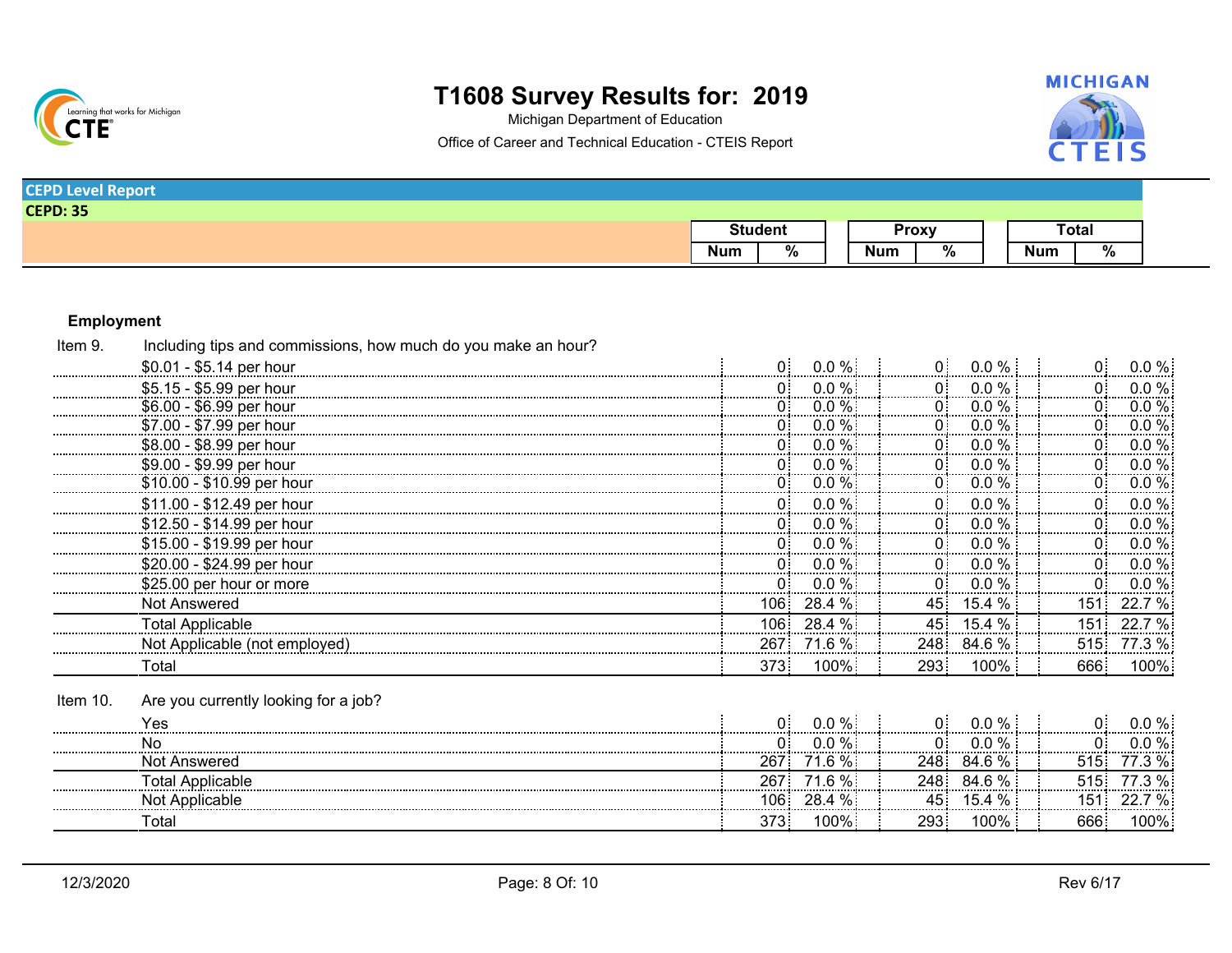

Michigan Department of Education



Office of Career and Technical Education - CTEIS Report

| <b>CEPD Level Report</b> |                               |                 |                 |
|--------------------------|-------------------------------|-----------------|-----------------|
| <b>CEPD: 35</b>          |                               |                 |                 |
|                          | <b>Student</b>                | <b>Proxy</b>    | <b>Total</b>    |
|                          | $\overline{\%}$<br><b>Num</b> | %<br><b>Num</b> | <b>Num</b><br>% |
|                          |                               |                 |                 |
|                          |                               |                 |                 |
|                          |                               |                 |                 |
| _ _ _ _ _ _              |                               |                 |                 |

**School Provided Items**

Item 1. Gender

| Male<br>       | 215.<br>      | $- - -$<br>: 70         | 170<br>$\sim$<br>%:<br>. <i>I</i> U | 385             | /ח כ<br>7٥         |
|----------------|---------------|-------------------------|-------------------------------------|-----------------|--------------------|
| emale<br>      | 58.           | ∽′∼<br>703              | מחו<br>ገ % :                        | 28 <sup>4</sup> | $^{\circ}$ % .<br> |
| Nο<br>Answered | . .           | $\sim$ $\sim$<br>U.U70: | .<br>J.U70 <b>·</b>                 | . .<br>J.       | $.0\%$             |
| ™otai          | 272.<br>ں ، ں | 100%                    | $100\%$<br>293                      | 666             | 100%.              |

### Item 2. Racial/Ethnic Group

| American Indian or Alaskan Native   | 55.  | ∵%∶<br>14 7    |     | $16.0\%$            |     | 53%     |
|-------------------------------------|------|----------------|-----|---------------------|-----|---------|
| Asian                               | 66:  | ່%:            |     | $16.4 \%$           |     |         |
| Pacific Islander                    | 61   | $\%$ :<br>16.4 |     | $\cdot$ % .<br>15.7 |     |         |
| <b>Black not of Hispanic Origin</b> | 59.  | 15.8 % !       |     | $20.8\%$            |     |         |
| Hispanic                            |      | 16.6 %፥        |     | $\cdot$ % .         |     |         |
| White not of Hispanic Origin        | 70.  | $18.8\%$       | 51  | $17.4 \%$           |     |         |
| Multi-Racial                        |      | $0.0 \%$       |     | $.0 \%$             |     |         |
| Not Answered                        |      | $0.0\%$        |     | 0.0%:               |     | 0.0%    |
| ⊺otal                               | 373: | 100%           | 293 | 100% :              | 666 | $100\%$ |

| Item 3 | Graduation Data                                    |      |                |          |          |      |                 |
|--------|----------------------------------------------------|------|----------------|----------|----------|------|-----------------|
|        | Graduate (excluding deceased and incarcerated)     | 361. | $96.8\%$<br>   | 290.     | $99.0\%$ | 651. | 7 % :<br>- Q7 : |
|        | Non-Graduate (excluding deceased and incarcerated) |      | 32%<br>◡.▵<br> | <b>.</b> | $.0 \%$  |      | $2.3 \%$        |
|        | Not Provided                                       |      | 0.0%           |          | 0.0%!    |      | J.0% ፡          |
|        | ⊺otal                                              | 373. | $100\%$ .      | 293:     | 100%.    | 666  | 100%            |